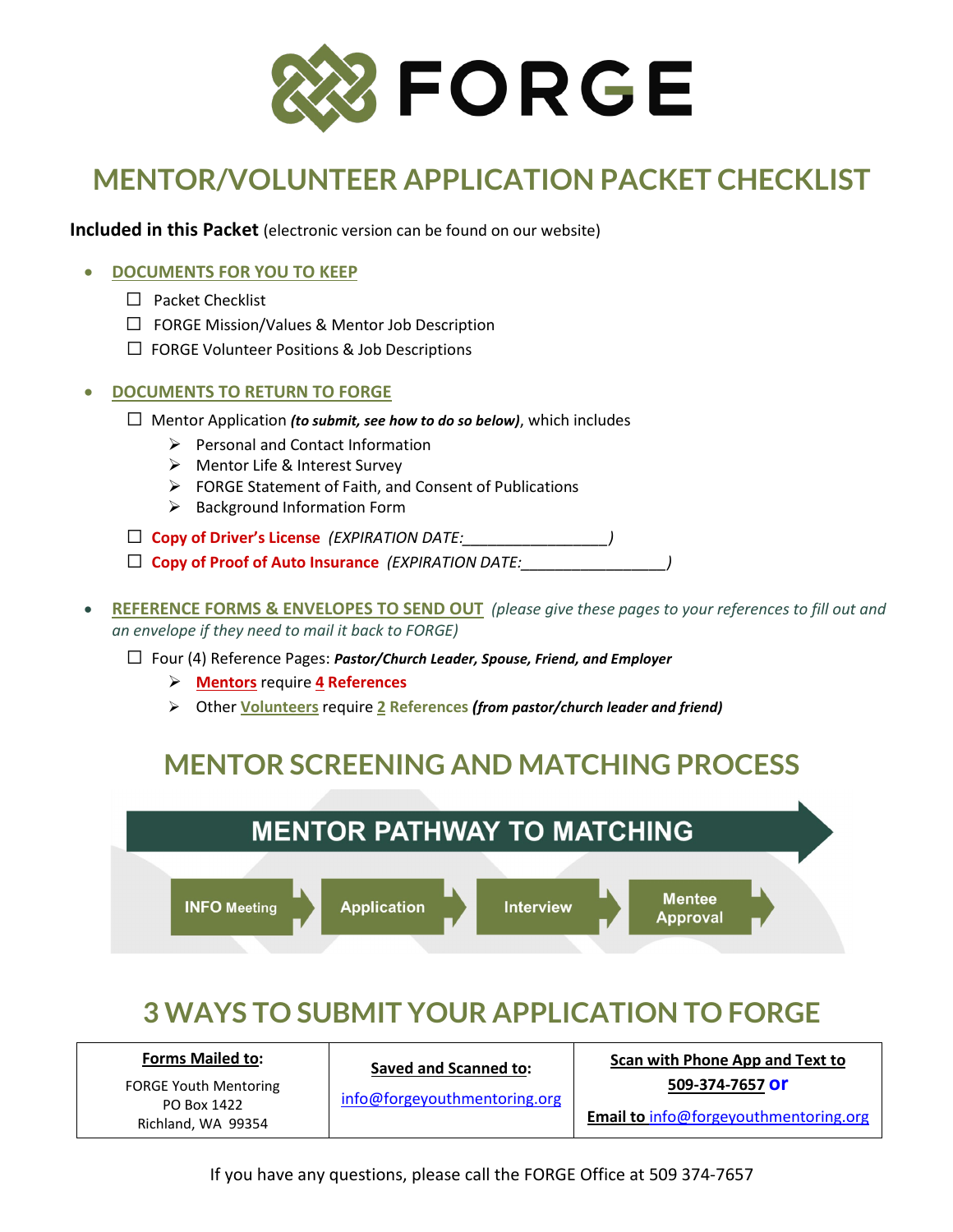

#### **MISSION**

*Connecting generations to restore hope in our communities and help young people find their God-given potential.*

## **VALUES**

- Christ-Centered: Following the Savior and modeling the Word of God in all we do.
- Church-Driven: Partnering to mobilize and equip believers for mutual growth and keep match cost minimal.
- Community Building: teaming churches and mentors with kids in their neighborhoods for greater impact.
- Love & Grace: Everyone is imperfect empathy inspires mentors and mentees to join and experience joy.
- Growth & Transformation: Through equipping mentors, kids and adults will experience lasting positive change.
- Safety & Transparency: Serving all participants and partners with clear guidelines and communication.

### **MENTOR JOB DESCRIPTION**

*FORGE accomplishes our mission as we assist mentors in building trusting relationships with a young person, helping their kids develop and reach positive personal, spiritual, academic, and career goals.*

- Must be a minimum of 19 years of age.
- Have a personal relationship with Jesus Christ and be affiliated with a church.
- Fulfill Application process *(application, references, background check)*.
- Participate in a *FORGE Information Meeting* and *Attend Mentor EQUIP* Training Course.
- Have access to an automobile, auto insurance and a good driving record.
- Meet with your mentee once a week for a minimum of one hour, and commit to this friendship for a minimum of one year.
- Communicate regularly with a match support coach reporting in on mentor match health and activities.
- Serve as a positive role model and adult friend.
- Build the relationship by planning and participating in activities together (fun, life skills, new experiences).
- Be a willing listener, encouraging and supportive, patient and flexible, and tolerant and respectful of individual differences. Build self-esteem and motivation. Help mentee set goals and work toward accomplishing them.
- Be dependable and consistent in meeting the time commitments.
- Willingness to adhere to Forge program standards, processes, and procedures.

### **MENTOR OBJECTIVES**

#### *The keys to a successful and empowering mentor match is found in a few key principals:*

- Be Genuine & Share Your Life
- Be Accepting & Empathetic
- Be a Good Listener
- Be Consistent & Faithful
- See Potential and Help Youth Pursue it
- Have Fun!

### **MENTOR DISQUALIFICATIONS**

- Have been cited for driving under the Influence (DUI) in the last 2 years.
- Have been involved in a crime against a vulnerable person (child, disabled adult).
- Cannot complete their mentoring commitment (matches ending prematurely actually harm the mentee).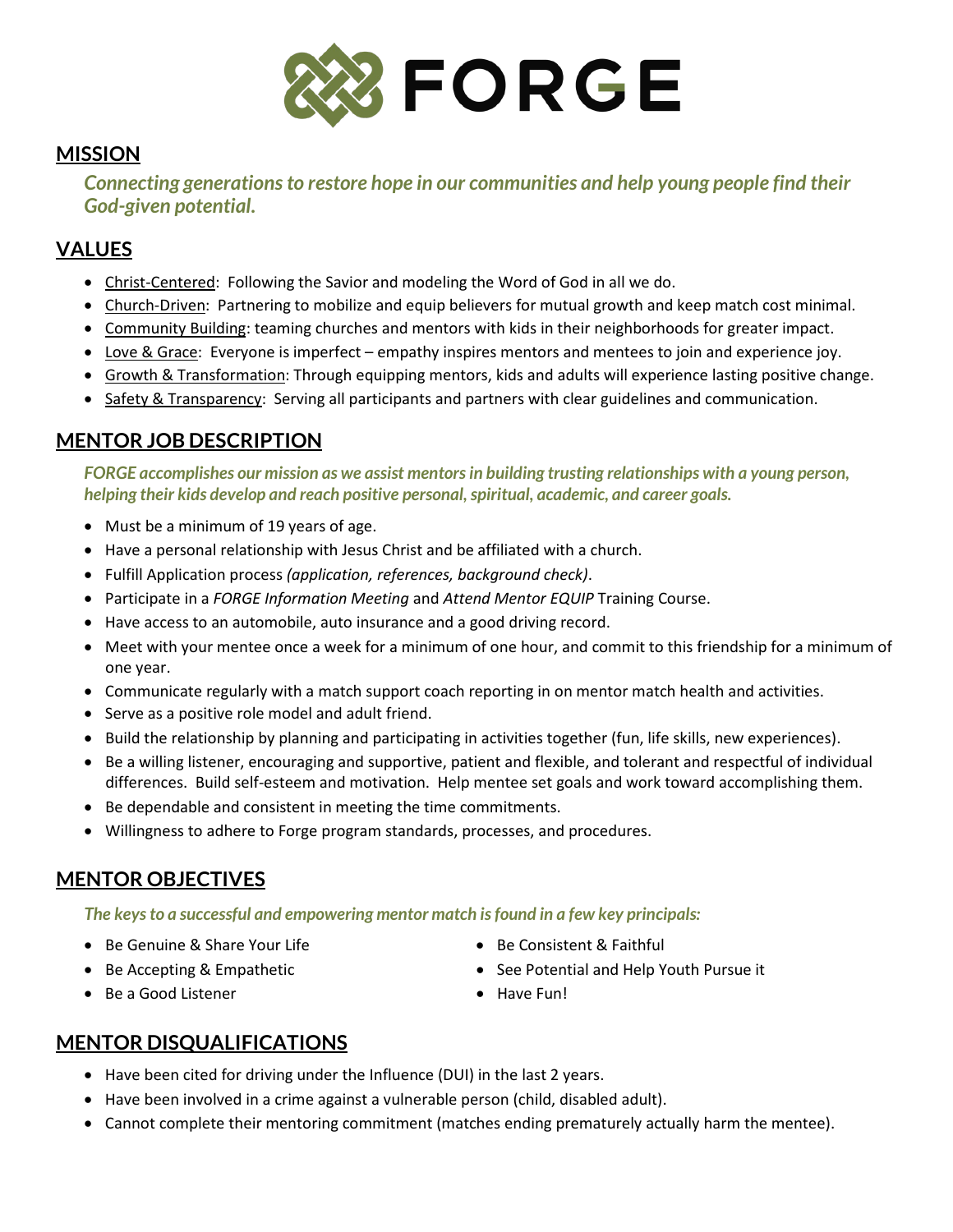

# **VOLUNTEER POSITIONS & DESCRIPTIONS**

## **CHURCH LIAISON**

*Keep your church connected to Forge and help promote our ministry to leaders and the congregation.*

Skills include: *Empathy, consistency, listening, discernment, interpersonal skills* Commitment: Approximately 3-6 hrs. per month Answers to: Chapter Director

- Promote Forge to leadership, congregation, and one-to-one
- Keep church leadership informed of FORGE progress and needs
- Recruit mentors and help Forge staff in supporting your church's screener(s) and match support coach(es)

### **AMBASSADOR**

*Effectively Screen mentors and mentees, determine if qualified, and assist in making quality mentor matches.*

Skills include: *Personable, Organized, Discerning* Commitment: Approximately 3-5 hrs. per month Answers to: Chapter Director

- Examine mentor applications and youth intake forms to determine qualification
- Interview potential program participants
- Check references
- Assist in making quality matches by partnering adult and young person most effectively
- Pray for health and success of mentor matches

## **MATCH SUPPORT COACH**

*Supervise matches to ensure health and growth through regular contact of mentors, mentees, and parent / guardian.*

Skills include: *Empathy, Consistency, Listening, Discernment, Interpersonal Skills* Commitment: Approximately 3-6 hrs. per month Answers to: Chapter Director

- Contact mentor, mentee, parent/guardian monthly *(2 times month for first 3 months, 1 time a month after)*
- Encourage mentor and offer insights/tools
- Problem solve and crisis intervention
- Gather comments from calls for promotional & educational use
- Pray for the mentor matches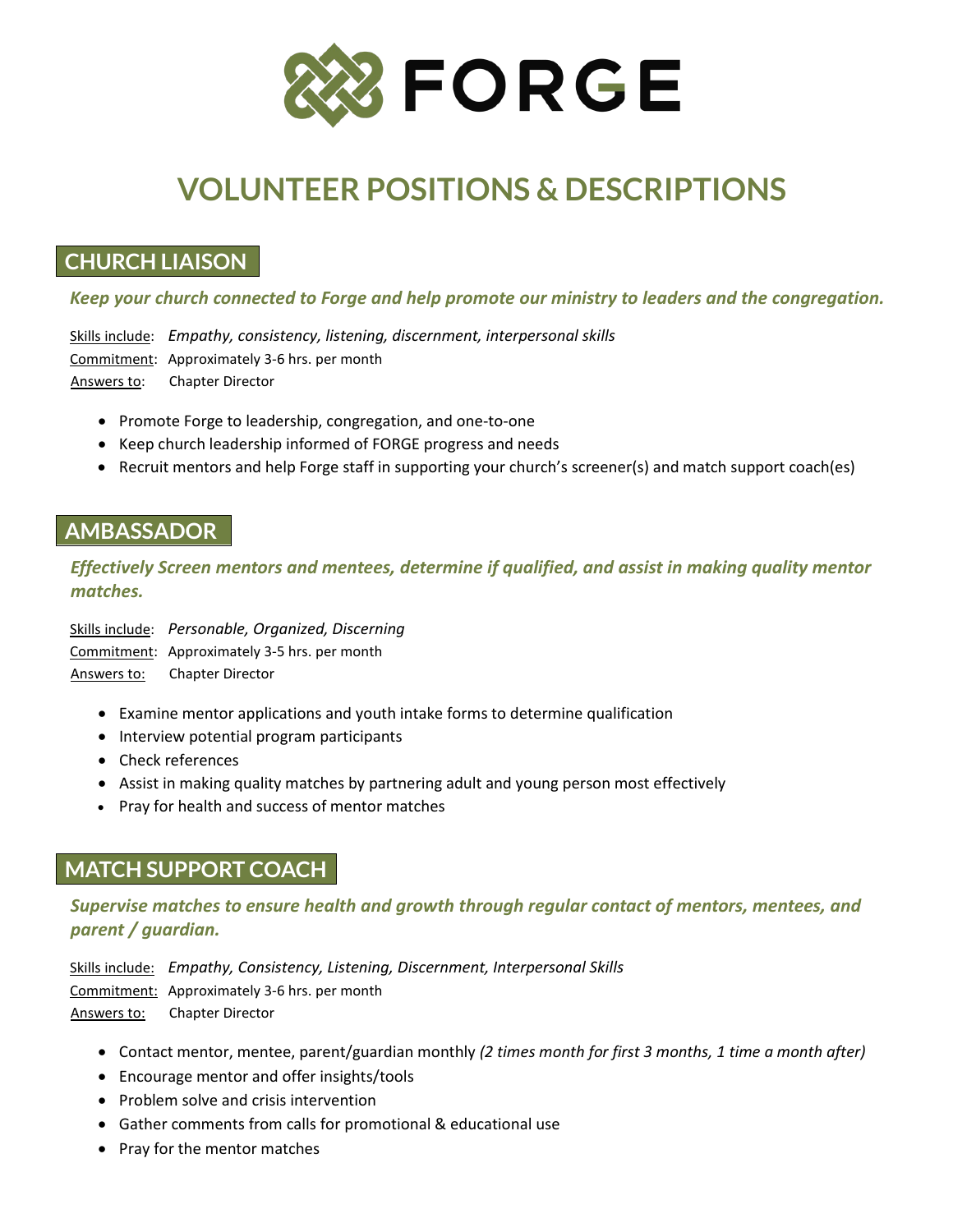

# **MENTOR/VOLUNTEER APPLICATION**

| <b>Personal and Contact Information</b>                                                                                                                                                                                                                  |                                    |                                                                                                                |
|----------------------------------------------------------------------------------------------------------------------------------------------------------------------------------------------------------------------------------------------------------|------------------------------------|----------------------------------------------------------------------------------------------------------------|
|                                                                                                                                                                                                                                                          |                                    |                                                                                                                |
|                                                                                                                                                                                                                                                          |                                    |                                                                                                                |
|                                                                                                                                                                                                                                                          |                                    | State: <u>Zip: Zip: Zip:</u> Zip:                                                                              |
|                                                                                                                                                                                                                                                          |                                    | Name of Spouse: 1998 and 2008 and 2008 and 2008 and 2008 and 2008 and 2008 and 2008 and 2008 and 2008 and 2008 |
|                                                                                                                                                                                                                                                          |                                    |                                                                                                                |
|                                                                                                                                                                                                                                                          | $\square$ Home<br>$\square$ Mobile | $\square$ Work                                                                                                 |
|                                                                                                                                                                                                                                                          | $\square$ Home<br>$\square$ Mobile | $\square$ Work                                                                                                 |
| Email(s): <u>contract the contract of the contract of the contract of the contract of the contract of the contract of the contract of the contract of the contract of the contract of the contract of the contract of the contra</u>                     |                                    |                                                                                                                |
|                                                                                                                                                                                                                                                          |                                    |                                                                                                                |
| I'm interested in becoming a: $\Box$ Mentor $\Box$ Screener $\Box$ Support Coach $\Box$ Church Liaison $\Box$ Trainer $\Box$ Other<br>Why do you wish to become a mentor/volunteer? Are there skills/experiences/interests you hope to use in your role? |                                    |                                                                                                                |
|                                                                                                                                                                                                                                                          |                                    |                                                                                                                |
| Any restrictions affecting your availability to meet with your mentee (i.e., car, license, schedule, health/physical<br>challenges) or carry out volunteer roles?                                                                                        |                                    |                                                                                                                |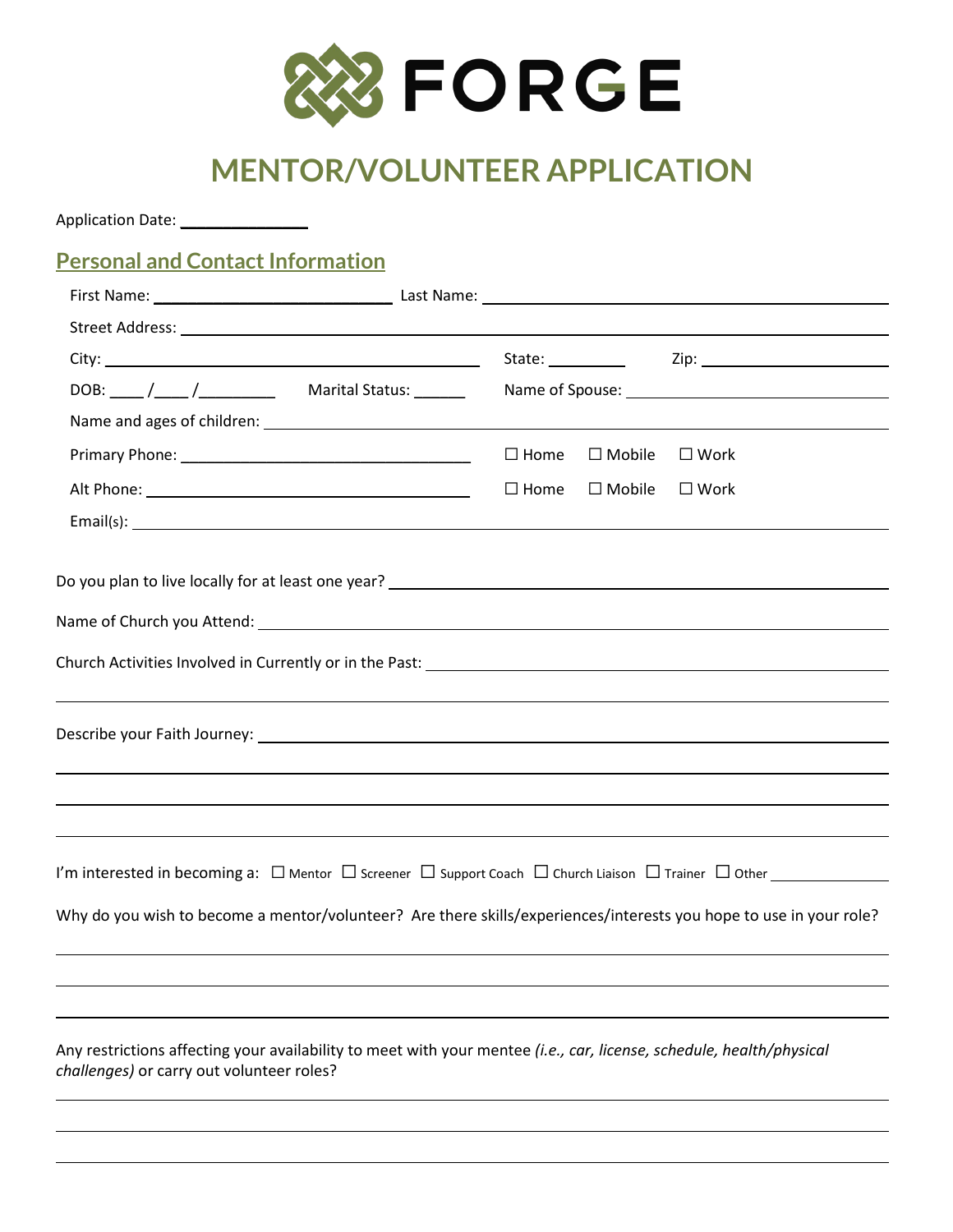## **Employment Information**

|                                                                                                                                                                                                                                 | State: _____________________                                                                                                                                                                                                   |
|---------------------------------------------------------------------------------------------------------------------------------------------------------------------------------------------------------------------------------|--------------------------------------------------------------------------------------------------------------------------------------------------------------------------------------------------------------------------------|
|                                                                                                                                                                                                                                 |                                                                                                                                                                                                                                |
|                                                                                                                                                                                                                                 |                                                                                                                                                                                                                                |
|                                                                                                                                                                                                                                 |                                                                                                                                                                                                                                |
| Would you be willing to be a liaison between FYM and your company in helping us building a partnership?<br>$\Box$ Yes $\Box$ No                                                                                                 |                                                                                                                                                                                                                                |
| How did you hear about FORGE Youth Mentoring? (check all that apply)                                                                                                                                                            |                                                                                                                                                                                                                                |
| □ Website □ Facebook □ Church □ Flyer □ Presentation (location) ___________________________________                                                                                                                             |                                                                                                                                                                                                                                |
|                                                                                                                                                                                                                                 |                                                                                                                                                                                                                                |
|                                                                                                                                                                                                                                 |                                                                                                                                                                                                                                |
| References Separate forms are included to give to your references to fill out.<br>> Mentors require 4 References<br>> Other Volunteers require 2 References (from pastor/church leader and friend)<br><b>Relative or Spouse</b> |                                                                                                                                                                                                                                |
|                                                                                                                                                                                                                                 |                                                                                                                                                                                                                                |
| <b>Employer</b> (if retired, have a friend or past employer complete)                                                                                                                                                           |                                                                                                                                                                                                                                |
| Name: Name: Name: Name: Name: Name: Name: Name: Name: Name: Name: Name: Name: Name: Name: Name: Name: Name: Name: Name: Name: Name: Name: Name: Name: Name: Name: Name: Name: Name: Name: Name: Name: Name: Name: Name: Name:   |                                                                                                                                                                                                                                |
| Church (i.e., pastor, small group leader, teacher)                                                                                                                                                                              |                                                                                                                                                                                                                                |
|                                                                                                                                                                                                                                 |                                                                                                                                                                                                                                |
| <b>Friend</b>                                                                                                                                                                                                                   |                                                                                                                                                                                                                                |
|                                                                                                                                                                                                                                 | Phone: New York Phone: New York Phone: New York Phone: New York Phone: New York Phone: New York Phone: New York Phone: New York Phone: New York Phone: New York Phone: New York Phone: New York Phone: New York Phone: New Yor |
| Additional Comments, Questions, Notes, etc.                                                                                                                                                                                     |                                                                                                                                                                                                                                |
|                                                                                                                                                                                                                                 |                                                                                                                                                                                                                                |
|                                                                                                                                                                                                                                 |                                                                                                                                                                                                                                |
|                                                                                                                                                                                                                                 |                                                                                                                                                                                                                                |
|                                                                                                                                                                                                                                 |                                                                                                                                                                                                                                |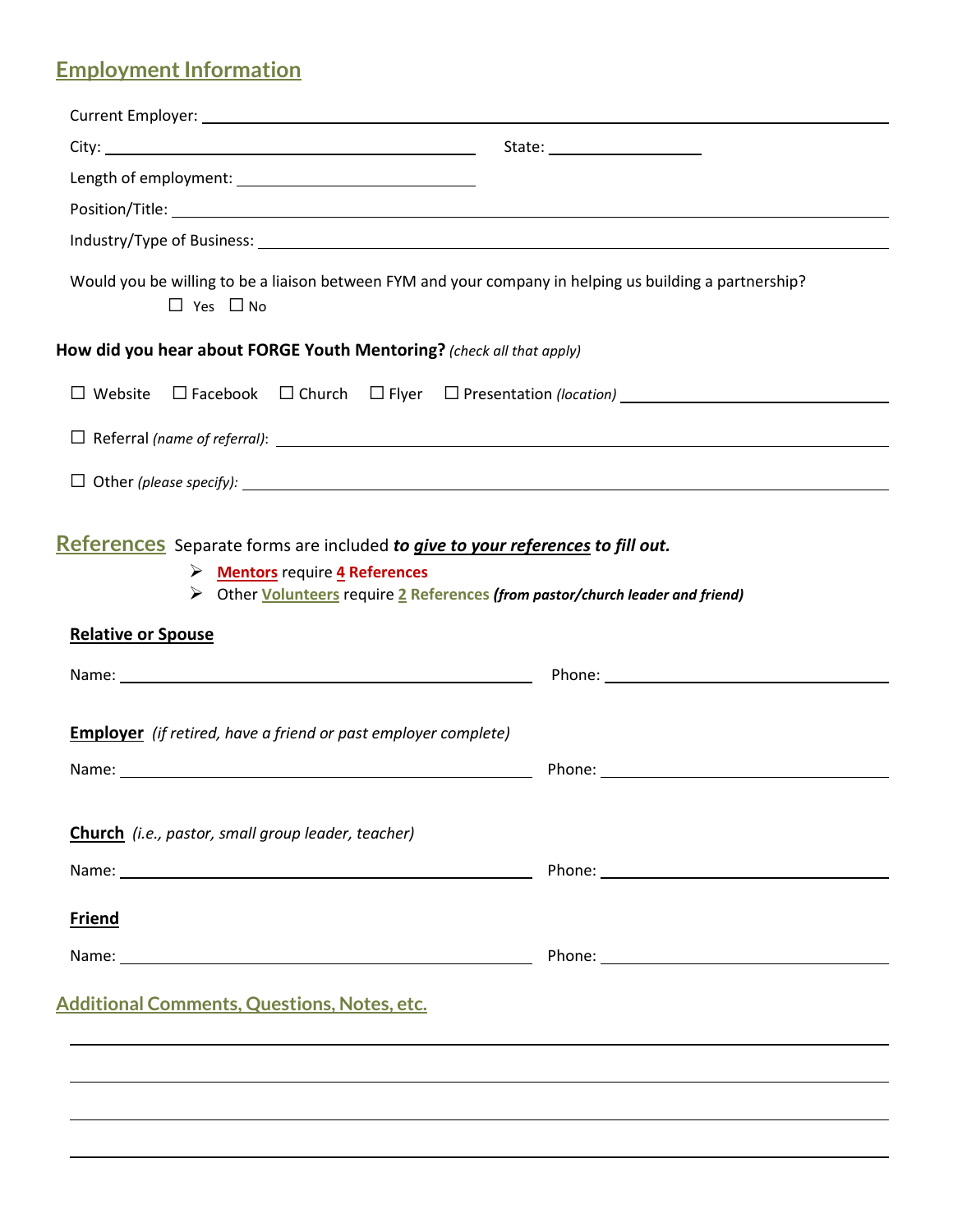## **Mentor Life and Interest Survey**

|  | Please Complete the Following Information (This survey is used to match you with a student(s) in our program.) |
|--|----------------------------------------------------------------------------------------------------------------|
|--|----------------------------------------------------------------------------------------------------------------|

| Do you speak any language other than English? If so, which language(s)? |  |  |  |  |
|-------------------------------------------------------------------------|--|--|--|--|
|-------------------------------------------------------------------------|--|--|--|--|

Why did you choose your current occupation?

#### **List Your Favorites:**

#### **Check any of the words below that you think described your personality in JUNIOR HIGH / HIGH SCHOOL:**

| $\Box$ Honest      | $\Box$ Hardworking | $\Box$ Caring        | $\Box$ Funny      | $\Box$ Quiet    |
|--------------------|--------------------|----------------------|-------------------|-----------------|
| $\Box$ Spiritual   | $\Box$ Nervous     | $\Box$ Adventuresome | $\Box$ Sensitive  | $\Box$ Moody    |
| $\Box$ Happy       | $\Box$ Confident   | $\Box$ Talkative     | $\Box$ Withdrawn  | $\Box$ Outgoing |
| $\Box$ Sad         | $\Box$ Angry       | $\Box$ Forgiving     | $\Box$ Friendly   | $\Box$ Insecure |
| $\Box$ Inquisitive | $\square$ Brave    | $\Box$ Shy           | $\Box$ Rebellious | $\Box$ Silly    |

#### **Check any of the words below that you think describe your personality NOW:**

| $\Box$ Honest      | $\Box$ Hardworking | $\Box$ Caring        | $\Box$ Funny      | $\Box$ Quiet    |
|--------------------|--------------------|----------------------|-------------------|-----------------|
| $\Box$ Spiritual   | $\Box$ Nervous     | $\Box$ Adventuresome | $\Box$ Sensitive  | $\Box$ Moody    |
| $\Box$ Happy       | $\Box$ Confident   | $\Box$ Talkative     | $\Box$ Withdrawn  | $\Box$ Outgoing |
| $\Box$ Sad         | $\Box$ Angry       | $\Box$ Forgiving     | $\Box$ Friendly   | $\Box$ Insecure |
| $\Box$ Inquisitive | $\Box$ Brave       | $\Box$ Shy           | $\Box$ Rebellious | $\Box$ Silly    |

#### **Check all the activities that interest you:**

| $\Box$ Football   | $\Box$ Swimming     | $\Box$ Boating  | $\Box$ Skiing        | $\Box$ Sculpting    | $\Box$ Ceramics | $\Box$ Cooking    |
|-------------------|---------------------|-----------------|----------------------|---------------------|-----------------|-------------------|
| $\Box$ Baseball   | $\Box$ Martial Arts | $\Box$ Canoeing | $\Box$ Ice skating   | $\Box$ Crafts       | $\Box$ Dancing  | $\Box$ Eating     |
| $\Box$ Basketball | $\Box$ Running      | $\Box$ Kayaking | $\Box$ Snowboarding  | $\Box$ Scrapbooking | $\Box$ Music    | $\Box$ Yard Sales |
| $\Box$ Soccer     | $\Box$ Working out  | $\Box$ Fishing  | $\Box$ Hiking        | $\Box$ Reading      | $\Box$ Theatre  | $\Box$ Sewing     |
| $\Box$ Hockey     | $\Box$ Skateboard   | $\Box$ Hunting  | $\Box$ Rock Climbing | $\Box$ Writing      | $\Box$ Singing  | $\Box$ Knitting   |
| $\Box$ Tennis     | $\Box$ Roller Skate | $\Box$ Camping  | $\Box$ Parks/Walks   | $\Box$ Painting     | $\Box$ Movies   | $\Box$ Gardening  |
| $\Box$ Animals    | $\Box$ Motorcycles  | $\Box$ Cars     | $\Box$ Board Games   | $\Box$ Video Games  | $\Box$ Bowling  | $\Box$ Blogging   |

**List other Skills, Talents, Hobbies, Interests, etc**: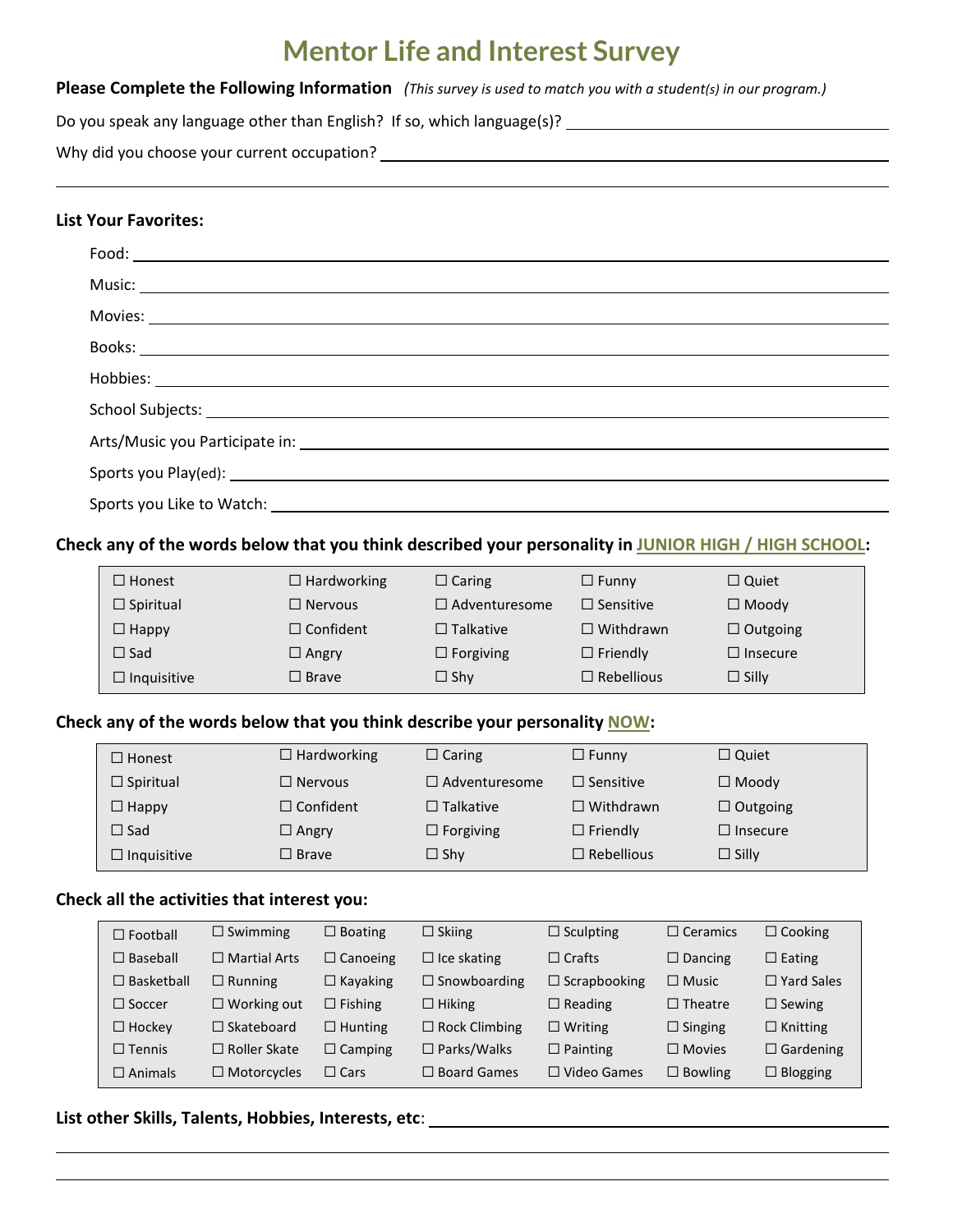# **OUR STATEMENT OF FAITH**

FORGE Youth Mentoring values faith in Jesus Christ, believing that it continually shapes us and makes us better people. We hope that each mentor experiences a personal walk with the Lord and even more, enjoys participation in a local church to provide encouragement, experience grace, receive guidance, gain understanding for implementing the Word of God, and find a community of support and inspiration.

Here are FORGE's core beliefs that we ask mentors to be of like mind:

- *We believe the Bible to be the inspired, the only infallible, authoritative Word of God.*
- *We believe that there is one God, the Creator, eternally existent in three persons: Father, Son and Holy Spirit.*
- *We believe in the deity of our Lord Jesus Christ, in His virgin birth, in His sinless life, in His miracles, in His vicarious and atoning death through His shed blood, in His bodily resurrection, in His ascension to the righthand of the Father, and in His personal return in power and glory.*
- *We believe that for the salvation of lost and sinful people, that all who by faith receive the Lord Jesus Christ are born again of the Holy Spirit and thereby become children of God.*
- *That the Holy Spirit indwells and gives spiritual life to all believers, enables them to understand biblical truth, empowers them for godly living, and equips them for service and witness.*
- *In the bodily resurrection of the just and unjust, the everlasting blessedness of the saved, and the everlasting punishment of the lost.*
- *We believe in the spiritual unity of believers in our Lord Jesus Christ, with equality across racial, gender, and class differences*

I, \_\_\_\_\_\_\_\_\_\_\_\_\_\_\_\_\_\_\_\_\_\_\_\_\_\_\_\_\_\_\_\_\_\_\_\_\_, understand and agree with FORGE's values.

*Mentor's Signature* 

# **CONSENT OF PUBLICATIONS**

I, the undersigned, hereby consent to the use of any tapes, photographs, slides, recording, or any other visual or audio reproduction in which I may appear for FYM to be used, distributed or shown as they see fit. I understand that the photographs, or voice may be used by FYM as part of a program to recruit volunteers and to provide information to the community about FYM, and I release FYM from any liability connected with the use of the pictures, or voice recording as part of any such recruitment program.

Mentor's Signature:

Mentor's Name Printed: Date:

Reviewed By:

*FYM Staff Member*